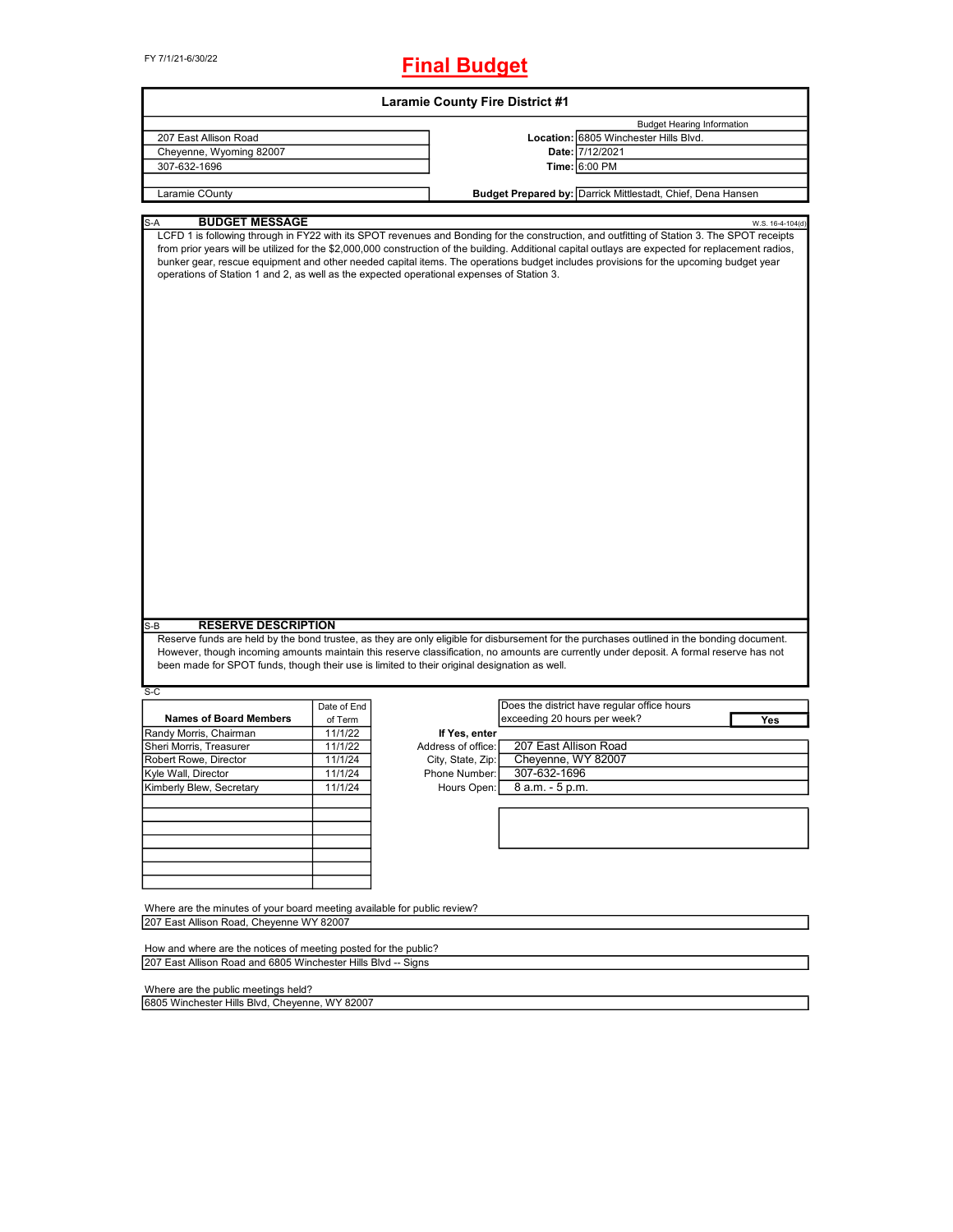### **FINAL BUDGET SUMMARY**

|       | <b>OVERVIEW</b>                                             | 2019-2020<br>Actual | 2020-2021<br>Estimated | 2021-2022<br>Proposed | Final Approval |
|-------|-------------------------------------------------------------|---------------------|------------------------|-----------------------|----------------|
|       |                                                             |                     |                        |                       |                |
| $S-1$ | <b>Total Budgeted Expenditures</b>                          | \$1,606,939         | \$5,815,553            | \$2,050,341           | \$2,185,873    |
| $S-2$ | <b>Total Principal to Pay on Debt</b>                       | \$37.841            | \$25.563               | \$588,595             | \$575,000      |
| $S-3$ | <b>Total Change to Restricted Funds</b>                     | \$0                 | \$1,270,700            | $-$ \$322,926         | $-$ \$322,926  |
|       |                                                             |                     |                        |                       |                |
| $S-4$ | <b>Total General Fund and Forecasted Revenues Available</b> | \$5,411,436         | \$4,499,127            | \$2,316,010           | \$2,437,947    |
|       |                                                             |                     |                        |                       |                |
| $S-5$ | Amount requested from County Commissioners                  | \$1,207,244         | \$1,067,257            | \$959,812             | \$989,431      |
|       |                                                             |                     |                        |                       |                |
| $S-6$ | <b>Additional Funding Needed:</b>                           |                     |                        | \$0                   | \$0            |

|              | <b>REVENUE SUMMARY</b>                       | 2019-2020<br>Actual | 2020-2021<br>Estimated | 2021-2022<br>Proposed | <b>Final Approval</b>           |
|--------------|----------------------------------------------|---------------------|------------------------|-----------------------|---------------------------------|
|              |                                              |                     |                        |                       |                                 |
| $S-7$        | <b>Operating Revenues</b>                    | \$0                 | \$0                    | \$0                   | \$0                             |
| $S-8$        | Tax levy (From the County Treasurer)         | \$1,207,244         | \$1,067,257            | \$959,812             | \$989.431                       |
| $S-9$        | <b>Government Support</b>                    | \$790,829           | \$626,109              | \$602,190             | \$602,190                       |
| $S-10$       | Grants                                       | \$525,851           | \$0                    | \$166,297             | \$0                             |
| $S-11$       | Other County Support (Not from Co. Treas.)   | \$0                 | \$0                    | \$0                   | \$0                             |
| $S-12$       | <b>Miscellaneous</b>                         | \$330,539           | \$251.654              | \$400                 | \$400                           |
| $S-13$       | <b>Other Forecasted Revenue</b>              | \$117,872           | \$115,006              | \$100,000             | \$100,000                       |
| $S-14$       | <b>Total Revenue</b>                         | \$2,972,335         | \$2,060,026            | \$1,828,699           | \$1,692,021                     |
|              | FY 7/1/21-6/30/22                            |                     |                        |                       | Laramie County Fire District #1 |
|              |                                              | 2019-2020           | 2020-2021              | 2021-2022             |                                 |
|              | <b>EXPENDITURE SUMMARY</b>                   | Actual              | Estimated              | Proposed              | <b>Final Approval</b>           |
|              |                                              |                     |                        |                       |                                 |
| $S-15$       | <b>Capital Outlay</b>                        | \$693,436           | \$4,795,071            | \$411,000             | \$532,937                       |
| $S-16$       | <b>Interest and Fees On Debt</b>             | \$0                 | \$0                    | \$13,595              | \$27,190                        |
| $S-17$       | <b>Administration</b>                        | \$89,290            | \$108,353              | \$121,990             | \$121,990                       |
| $S-18$       | <b>Operations</b>                            | \$689,230           | \$764,105              | \$1,010,366           | \$1,010,366                     |
| $S-19$       | <b>Indirect Costs</b>                        | \$134,983           | \$148,024              | \$170,464             | \$170,464                       |
| <b>S-20R</b> | <b>Expenditures paid by Reserves</b>         | \$0                 | \$0                    | \$322,926             | \$322,926                       |
| $S-20$       | <b>Total Expenditures</b>                    | \$1,606,939         | \$5,815,553            | \$2,050,341           | \$2,185,873                     |
|              |                                              |                     |                        |                       |                                 |
|              | <b>DEBT SUMMARY</b>                          | 2019-2020<br>Actual | 2020-2021<br>Estimated | 2021-2022<br>Proposed | Final Approval                  |
|              |                                              |                     |                        |                       |                                 |
| $S-21$       | <b>Principal Paid on Debt</b>                | \$37,841            | \$25,563               | \$588,595             | \$575,000                       |
|              | <b>CASH AND INVESTMENTS</b>                  | 2019-2020           | 2020-2021              | 2021-2022             |                                 |
|              |                                              | Actual              | Estimated              | Proposed              | Final Approval                  |
| $S-22$       | <b>TOTAL GENERAL FUNDS</b>                   | \$2,439,101         | \$2,439,101            | \$487,311             | \$745,926                       |
|              |                                              |                     |                        |                       |                                 |
|              | <b>Summary of Reserve Funds</b>              |                     |                        |                       |                                 |
| $S-23$       | <b>Beginning Balance in Reserve Accounts</b> |                     |                        |                       |                                 |
| $S-24$       | a. Sinking and Debt Service Funds            | \$0                 | \$0                    | \$0                   | \$0                             |
| $S-25$       | b. Reserves                                  | \$0                 | \$0                    | \$1,270,700           | \$1,270,700                     |
| $S-26$       | c. Bond Funds                                | \$0                 | \$0                    | \$0                   | \$0                             |
|              | Total Reserves (a+b+c)                       | \$0                 | \$0                    | \$1,270,700           | \$1,270,700                     |
| $S-27$       | Amount to be added                           |                     |                        |                       |                                 |
| $S-28$       | a. Sinking and Debt Service Funds            | \$0                 | \$0                    | \$0                   | \$0                             |
| $S-29$       | b. Reserves                                  | \$0                 | \$1,270,700            | \$0                   | \$0                             |
| $S-30$       | c. Bond Funds                                | \$0                 | \$0                    | \$0                   | \$0                             |
|              | Total to be added (a+b+c)                    | \$0                 | \$1,270,700            | \$0                   | \$0                             |
|              |                                              |                     |                        |                       |                                 |
| $S-31$       | Subtotal                                     | \$0                 | \$1,270,700            | \$1,270,700           | \$1,270,700                     |
| $S-32$       | Less Total to be spent                       | \$0                 | \$0                    | \$322,926             | \$322,926                       |

S-33 **TOTAL RESERVES AT END OF FISCAL YEAR** \$0 \$1,270,700 \$947,774 \$947,774

*Budget Officer / District Official (if not same as "Submitted by")*

Date adopted by Special District 7/12/2021

*End of Summary*

Cheyenne, Wyoming 82007

**DISTRICT ADDRESS:** 207 East Allison Road **PREPARED BY:** Darrick Mittlestadt, Chief, Dena Hansen By: Darrick Mittlestadt, Chief, Dena Hansen By: Darrick Mittlestadt, Chief, Dena Hansen By: Darrick Mittlestadt, Chief, Dena

**DISTRICT PHONE:** 307-632-1696

1/23/19 *Form approved by Wyoming Department of Audit, Public Funds Division Prepared in compliance with the Uniform Municipal Fiscal Procedures Act (W.S. 16-4-101 through 124) as it applies.*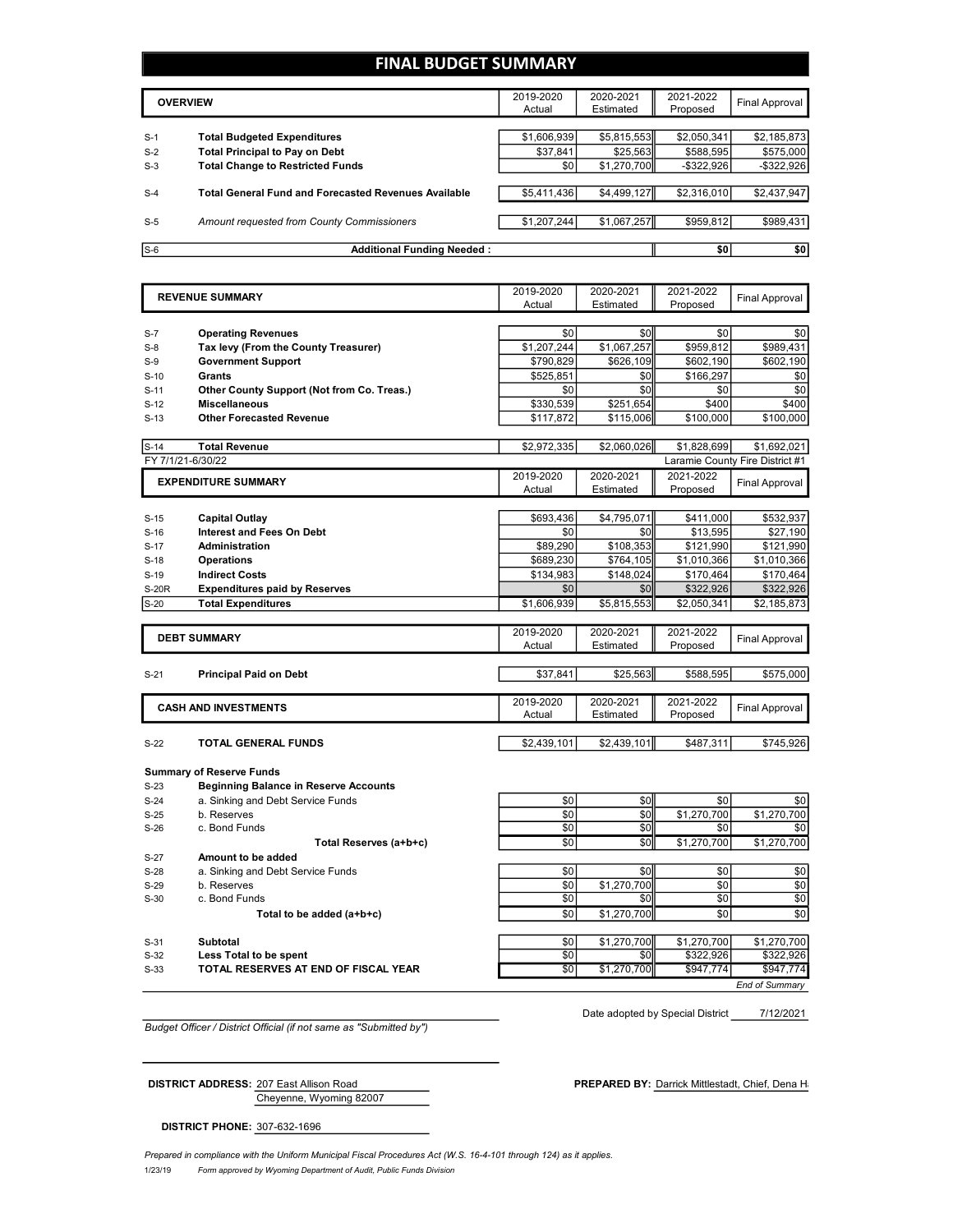# **Final Budget**

|                    | Laramie County Fire District #1                                                      |                                 |                     |                        | <b>FYE</b>            | 6/30/2022             |
|--------------------|--------------------------------------------------------------------------------------|---------------------------------|---------------------|------------------------|-----------------------|-----------------------|
|                    | <b>NAME OF DISTRICT/BOARD</b>                                                        |                                 |                     |                        |                       |                       |
|                    | PROPERTY TAXES AND ASSESSMENTS                                                       |                                 |                     |                        |                       |                       |
|                    |                                                                                      |                                 |                     |                        |                       |                       |
|                    |                                                                                      | <b>DOA Chart</b><br>of Accounts | 2019-2020<br>Actual | 2020-2021<br>Estimated | 2021-2022<br>Proposed | <b>Final Approval</b> |
| $R-1$              | <b>Property Taxes and Assessments Received</b>                                       |                                 |                     |                        |                       |                       |
| $R-1.1$<br>$R-1.2$ | Tax Levy (From the County Treasurer)<br>Other County Support (see note on the right) | 4001<br>4005                    | \$1,207,244         | \$1,067,257            | \$959,812             | \$989,431             |
|                    |                                                                                      |                                 |                     |                        |                       |                       |
|                    | <b>FORECASTED REVENUE</b>                                                            |                                 |                     |                        |                       |                       |
|                    |                                                                                      |                                 |                     |                        |                       |                       |
|                    |                                                                                      | <b>DOA Chart</b><br>of Accounts | 2019-2020<br>Actual | 2020-2021<br>Estimated | 2021-2022<br>Proposed | Final Approval        |
| $R-2$              | <b>Revenues from Other Governments</b>                                               |                                 |                     |                        |                       |                       |
| $R-2.1$            | State Aid                                                                            | 4211                            |                     |                        |                       |                       |
| $R-2.2$            | Additional County Aid (non-treasurer)                                                | 4237                            | \$557,920           | \$626,109              | \$0                   |                       |
| $R-2.3$            | City (or Town) Aid                                                                   | 4237                            |                     |                        |                       |                       |
| $R-2.4$            | Other (Specify)                                                                      | 4237                            | \$232,909           | \$0                    | \$602,190             | \$602,190             |
| $R-2.5$            | <b>Total Government Support</b>                                                      |                                 | \$790,829           | \$626,109              | \$602,190             | \$602,190             |
| $R-3$<br>$R-3.1$   | <b>Operating Revenues</b><br><b>Customer Charges</b>                                 | 4300                            |                     |                        |                       |                       |
| $R-3.2$            | Sales of Goods or Services                                                           | 4300                            |                     |                        |                       |                       |
|                    | R-3.3 Other Assessments                                                              | 4503                            |                     |                        |                       |                       |
| $R-3.4$            | <b>Total Operating Revenues</b>                                                      |                                 | \$0                 | \$0                    | \$0                   | \$0                   |
| $R-4$              | Grants                                                                               |                                 |                     |                        |                       |                       |
| $R-4.1$            | <b>Direct Federal Grants</b>                                                         | 4201                            | \$525,851           | \$0                    | \$0                   |                       |
|                    | R-4.2 Federal Grants thru State Agencies                                             | 4201                            |                     |                        | \$166,297             |                       |
|                    | R-4.3 Grants from State Agencies                                                     | 4211                            |                     |                        |                       |                       |
| $R-4.4$            | <b>Total Grants</b>                                                                  |                                 | \$525,851           | \$0                    | \$166,297             | \$0                   |
| $R-5$              | <b>Miscellaneous Revenue</b>                                                         |                                 |                     |                        |                       |                       |
| $R-5.1$            | Interest                                                                             | 4501                            | \$2,072             | \$1,170                | \$400                 | \$400                 |
| $R-5.2$            | Other: Specify<br>Round House Energy                                                 | 4500                            | \$286,267           | \$250,483              | \$0                   |                       |
| $R - 5.3$          | <b>Other: See Additional</b>                                                         |                                 | \$42,200            |                        |                       |                       |
| $R-5.4$            | <b>Total Miscellaneous</b>                                                           |                                 | \$330,539           | \$251,654              | \$400                 | \$400                 |
| $R-5.5$            | <b>Total Forecasted Revenue</b>                                                      |                                 | \$1,647,219         | \$877,763              | \$768,887             | \$602,590             |
| $R-6$              | <b>Other Forecasted Revenue</b>                                                      |                                 |                     |                        |                       |                       |
| $R-6.1$            | a. Other past due as estimated by Co. Treas.                                         | 4004                            |                     |                        |                       |                       |
| $R-6.2$            | b. Other forecasted revenue (specify):                                               |                                 |                     |                        |                       |                       |
| $R-6.3$            | Motor Vehicle Property Tax                                                           | 4500                            | \$117,872           | \$115,006              | \$80,000              | \$80,000              |
| $R-6.4$            | <b>Special Events</b>                                                                | 4500                            | \$0                 | \$0                    | \$20,000              | \$20,000              |
| $R-6.5$            |                                                                                      |                                 |                     |                        |                       |                       |
| $R-6.6$            | Total Other Forecasted Revenue (a+b)                                                 |                                 | \$117,872           | \$115,006              | \$100,000             | \$100,000             |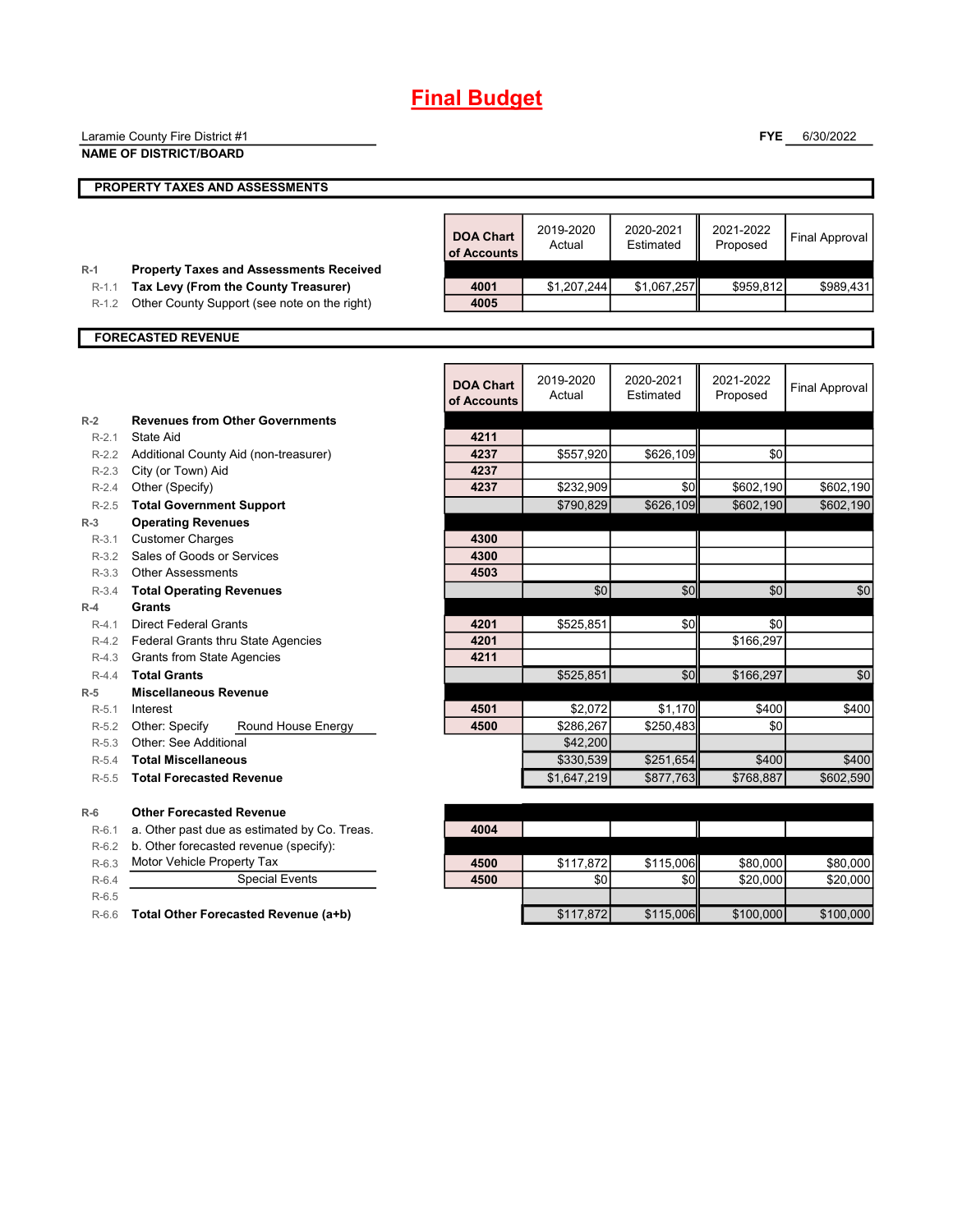#### **NAME OF DISTRICT/BOARD**

### **CAPITAL OUTLAY BUDGET**

|           |                         | UI ACCOL |
|-----------|-------------------------|----------|
| $E-1$     | <b>Capital Outlay</b>   |          |
| $E - 1.1$ | <b>Real Property</b>    | 6201     |
| $E - 1.2$ | Vehicles                | 6210     |
| $E - 1.3$ | <b>Office Equipment</b> | 6211     |
| $E - 1.4$ | Other (Specify)         |          |
| $E - 1.5$ |                         | 6200     |
| $E - 1.6$ |                         | 6200     |
| $E - 1.7$ | see additional details  |          |
| $E - 1.8$ | TOTAL CAPITAL OUTLAY    |          |
|           |                         |          |

|         |                             | <b>DOA Chart</b><br>of Accounts | 2019-2020<br>Actual | 2020-2021<br>Estimated | 2021-2022<br>Proposed | Final Approval |
|---------|-----------------------------|---------------------------------|---------------------|------------------------|-----------------------|----------------|
|         | <b>Capital Outlay</b>       |                                 |                     |                        |                       |                |
| $E-1.1$ | <b>Real Property</b>        | 6201                            | \$0                 | \$729,295              | \$0                   |                |
| $E-1.2$ | Vehicles                    | 6210                            | \$0                 | \$3,479,283            | \$0                   |                |
| $E-1.3$ | <b>Office Equipment</b>     | 6211                            | \$0                 | \$2,964                | \$0                   |                |
| $E-1.4$ | Other (Specify)             |                                 |                     |                        |                       |                |
| $E-1.5$ |                             | 6200                            |                     |                        |                       |                |
| $E-1.6$ |                             | 6200                            |                     |                        |                       |                |
| $E-1.7$ | see additional details      |                                 | \$693,436           | \$583,529              | \$411,000             | \$532,937      |
| $E-1.8$ | <b>TOTAL CAPITAL OUTLAY</b> |                                 | \$693,436           | \$4,795,071            | \$411,000             | \$532,937      |

#### **ADMINISTRATION BUDGET**

|           |                                      | <b>DOA Chart</b><br>of Accounts | 2019-2020<br>Actual | 2020-2021<br>Estimated | 2021-2022<br>Proposed | Final Approval |
|-----------|--------------------------------------|---------------------------------|---------------------|------------------------|-----------------------|----------------|
| $E-2$     | <b>Personnel Services</b>            |                                 |                     |                        |                       |                |
| $E-2.1$   | Administrator                        | 7002                            |                     |                        |                       |                |
| $E-2.2$   | Secretary                            | 7003                            | \$18,745            | \$19,890               | \$19,890              | \$19,890       |
| $E-2.3$   | Clerical                             | 7004                            |                     |                        |                       |                |
| $E - 2.4$ | Other (Specify)                      |                                 |                     |                        |                       |                |
| $E-2.5$   |                                      | 7005                            |                     |                        |                       |                |
| $E-2.6$   |                                      | 7005                            |                     |                        |                       |                |
| $E - 2.7$ | see additional details               |                                 | \$26,681            | \$37,425               | \$40,000              | \$40,000       |
| $E-3$     | <b>Board Expenses</b>                |                                 |                     |                        |                       |                |
| $E - 3.1$ | Travel                               | 7011                            |                     |                        |                       |                |
| $E - 3.2$ | Mileage                              | 7012                            |                     |                        |                       |                |
| $E - 3.3$ | Other (Specify)                      |                                 |                     |                        |                       |                |
| $E - 3.4$ | <b>Election Expense</b>              | 7013                            | \$0                 | \$240                  | \$0                   |                |
| $E - 3.5$ |                                      | 7013                            |                     |                        |                       |                |
| $E - 3.6$ |                                      |                                 |                     |                        |                       |                |
| $E-4$     | <b>Contractual Services</b>          |                                 |                     |                        |                       |                |
| $E - 4.1$ | Legal                                | 7021                            | \$18,132            | \$20,180               | \$25,000              | \$25,000       |
| $E-4.2$   | Accounting/Auditing                  | 7022                            | \$12,404            | \$18,021               | \$17,000              | \$17,000       |
| $E-4.3$   | Other (Specify)                      |                                 |                     |                        |                       |                |
| $E-4.4$   |                                      | 7023                            |                     |                        |                       |                |
| $E-4.5$   |                                      | 7023                            |                     |                        |                       |                |
| $E-4.6$   |                                      |                                 |                     |                        |                       |                |
| $E-5$     | <b>Other Administrative Expenses</b> |                                 |                     |                        |                       |                |
| $E-5.1$   | <b>Office Supplies</b>               | 7031                            | \$5,153             | \$5,843                | \$5,000               | \$5,000        |
| $E-5.2$   | Office equipment, rent & repair      | 7032                            |                     |                        |                       |                |
| $E-5.3$   | Education                            | 7033                            |                     |                        |                       |                |
| $E - 5.4$ | Registrations                        | 7034                            |                     |                        |                       |                |
| $E - 5.5$ | Other (Specify)                      |                                 |                     |                        |                       |                |
| $E-5.6$   | Computer/Copier/Software             | 7035                            | \$2.815             | \$5,713                | \$10,000              | \$10,000       |
| $E - 5.7$ | Water and Sewer                      | 7035                            | \$1,228             | \$1,104                | \$5,000               | \$5,000        |
| $E - 5.8$ | see additional details               |                                 | \$4,132             | $-$ \$62               | \$100                 | \$100          |
| $E-6$     | <b>TOTAL ADMINISTRATION</b>          |                                 | \$89.290            | \$108,353              | \$121.990             | \$121.990      |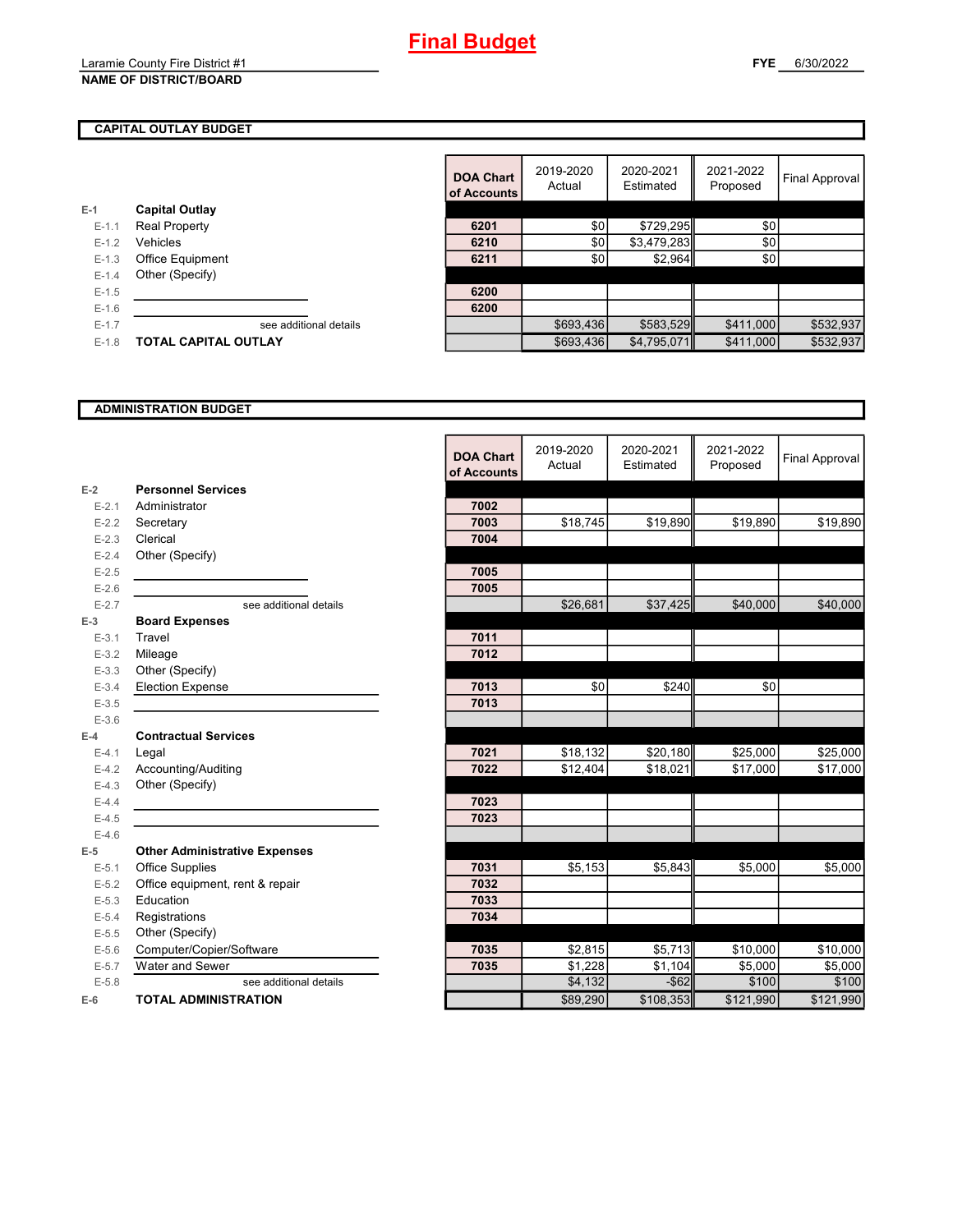# **Final Budget**

### **OPERATIONS BUDGET**

|           |                                        | <b>DOA Chart</b><br>of Accounts | 2019-2020<br>Actual | 2020-2021<br>Estimated | 2021-2022<br>Proposed | <b>Final Approval</b> |
|-----------|----------------------------------------|---------------------------------|---------------------|------------------------|-----------------------|-----------------------|
| $E-7$     | <b>Personnel Services</b>              |                                 |                     |                        |                       |                       |
| $E - 7.1$ | Wages--Operations                      | 7202                            | \$255,540           | \$195,296              | \$332,296             | \$332,296             |
| $E - 7.2$ | <b>Service Contracts</b>               | 7203                            |                     |                        |                       |                       |
| $E - 7.3$ | Other (Specify)                        |                                 |                     |                        |                       |                       |
| $E - 7.4$ | Fire Chief                             | 7204                            | \$73,250            | \$82,500               | \$103,887             | \$103,887             |
| $E - 7.5$ | Overtime                               | 7204                            | \$16,301            | \$58,807               | \$25,000              | \$25,000              |
| $E - 7.6$ |                                        |                                 |                     |                        |                       |                       |
| $E-8$     | <b>Travel</b>                          |                                 |                     |                        |                       |                       |
| $E-8.1$   | Mileage                                | 7211                            |                     |                        |                       |                       |
| $E - 8.2$ | Other (Specify)                        |                                 |                     |                        |                       |                       |
| $E - 8.3$ |                                        | 7212                            |                     |                        |                       |                       |
| $E - 8.4$ |                                        | 7212                            |                     |                        |                       |                       |
| $E - 8.5$ |                                        |                                 |                     |                        |                       |                       |
| $E-9$     | <b>Operating supplies (List)</b>       |                                 |                     |                        |                       |                       |
| $E-9.1$   | <b>Truck and Auto</b>                  | 7220                            | \$69,017            | \$107,760              | \$123,760             | \$123,760             |
| $E-9.2$   | Radio Expense                          | 7220                            | \$400               | \$1,798                | \$10,000              | \$10,000              |
| $E-9.3$   | <b>Medical Supplies</b>                | 7220                            | \$50,295            | \$33,070               | \$50,000              | \$50,000              |
| $E - 9.4$ | Fuel                                   | 7220                            | \$15,340            | \$19,906               | \$22,500              | \$22,500              |
| $E-9.5$   |                                        |                                 |                     |                        |                       |                       |
| $E-10$    | <b>Program Services (List)</b>         |                                 |                     |                        |                       |                       |
| $E-10.1$  | <b>Volunteer Services</b>              | 7230                            | \$14,894            | \$8,616                | \$25,000              | \$25,000              |
| $E-10.2$  | <b>Physical Fitness</b>                | 7230                            | \$4,186             | \$0                    | \$10,000              | \$10,000              |
| $E-10.3$  | Training                               | 7230                            | \$16,166            | \$80,064               | \$75,000              | \$75,000              |
| $E-10.4$  |                                        | 7230                            |                     |                        |                       |                       |
| $E-10.5$  |                                        |                                 |                     |                        |                       |                       |
| $E-11$    | <b>Contractual Arrangements (List)</b> |                                 |                     |                        |                       |                       |
| $E-11.1$  |                                        | 7400                            |                     |                        |                       |                       |
| $E-11.2$  |                                        | 7400                            |                     |                        |                       |                       |
| $E-11.3$  |                                        | 7400                            |                     |                        |                       |                       |
| $E-11.4$  |                                        | 7400                            |                     |                        |                       |                       |
| $E-11.5$  |                                        |                                 |                     |                        |                       |                       |
| $E-12$    | <b>Other operations (Specify)</b>      |                                 |                     |                        |                       |                       |
| $E-12.1$  | Uniforms                               | 7450                            | \$49,909            | \$50,502               | \$50,000              | \$50,000              |
| $E-12.2$  | Meals and Meetings                     | 7450                            | \$4,528             | \$5,435                | \$7,000               | \$7,000               |
| $E-12.3$  | Misc Items                             | 7450                            | \$2,065             | \$82                   | \$2,000               | \$2,000               |
| $E-12.4$  | Office and grounds                     | 7450                            | \$11,841            | \$4,923                | \$4,923               | \$4,923               |
| $E-12.5$  | see additional details                 |                                 | \$105,496           | \$115,346              | \$169,000             | \$169,000             |
| $E-13$    | <b>TOTAL OPERATIONS</b>                |                                 | \$689,230           | \$764,105              | \$1,010,366           | \$1,010,366           |
|           |                                        |                                 |                     |                        |                       |                       |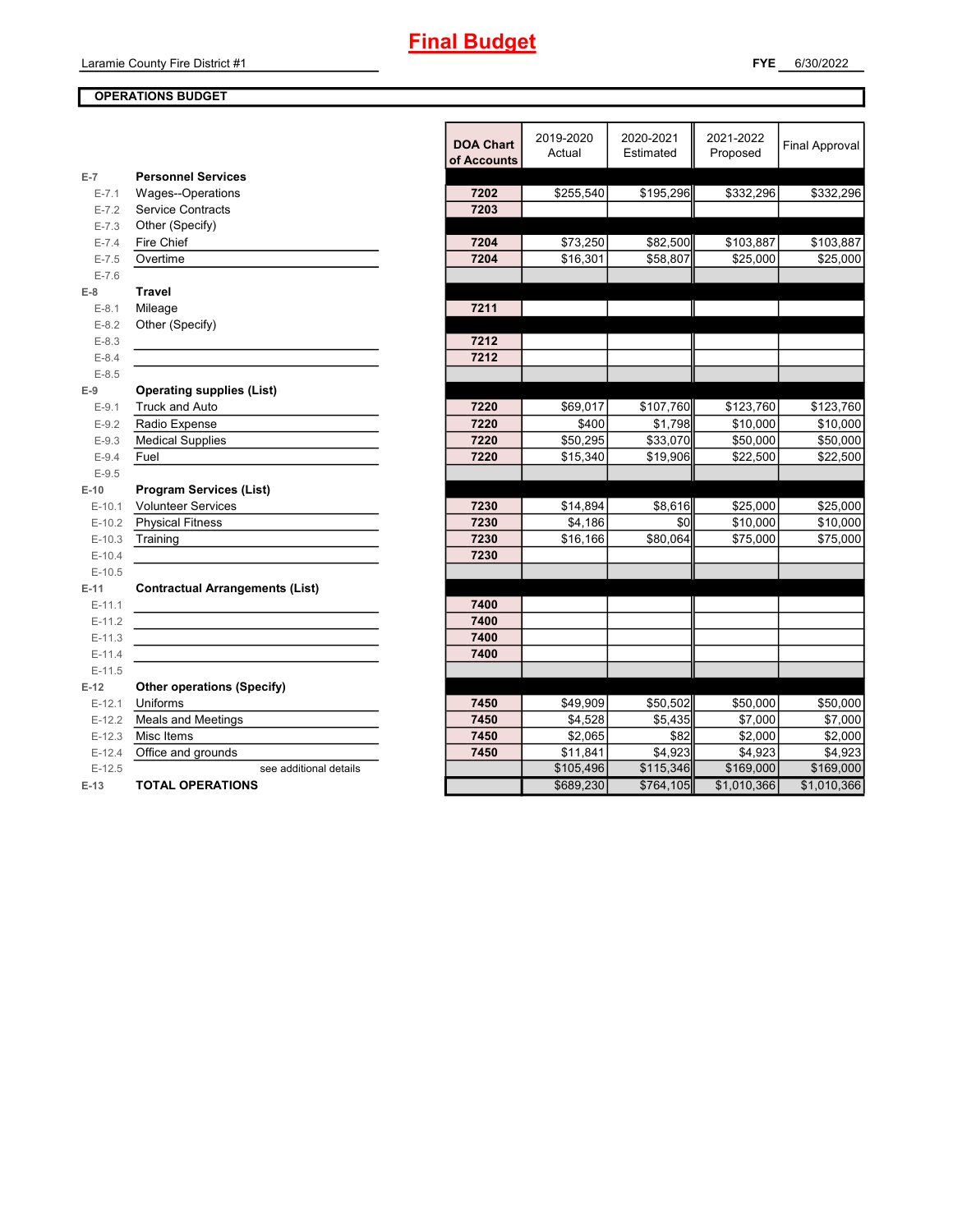## **Final Budget**

### **INDIRECT COSTS BUDGET**

|          |                              | <b>DOA Chart</b><br>of Accounts | 2019-2020<br>Actual | 2020-2021<br>Estimated | 2021-2022<br>Proposed | Final Approval |
|----------|------------------------------|---------------------------------|---------------------|------------------------|-----------------------|----------------|
| $E-14$   | <b>Insurance</b>             |                                 |                     |                        |                       |                |
| $E-14.1$ | Liability                    | 7502                            |                     |                        |                       |                |
| $E-14.2$ | Buildings and vehicles       | 7503                            | \$39,874            | \$31,306               | \$32,306              | \$32,306       |
| $E-14.3$ | Equipment                    | 7504                            |                     |                        |                       |                |
| $E-14.4$ | Other (Specify)              |                                 |                     |                        |                       |                |
| $E-14.5$ | <b>Surety Bond</b>           | 7505                            | \$200               | \$120                  | \$120                 | \$120          |
| $E-14.6$ | <b>Election Bond</b>         | 7505                            | \$8,015             | \$11,760               | \$0                   |                |
| $E-14.7$ |                              |                                 |                     |                        |                       |                |
| $E-15$   | Indirect payroll costs:      |                                 |                     |                        |                       |                |
| $E-15.1$ | FICA (Social Security) taxes | 7511                            | \$27,843            | \$27,260               | \$27,260              | \$27,260       |
| $E-15.2$ | <b>Workers Compensation</b>  | 7512                            | \$18,681            | \$31,808               | \$45,441              | \$45,441       |
| $E-15.3$ | <b>Unemployment Taxes</b>    | 7513                            |                     |                        |                       |                |
| $E-15.4$ | Retirement                   | 7514                            | $-$53$              | \$110                  | \$110                 | \$110          |
| $E-15.5$ | <b>Health Insurance</b>      | 7515                            | \$40,423            | \$45,660               | \$65,228              | \$65,228       |
| $E-15.6$ | Other (Specify)              |                                 |                     |                        |                       |                |
| $E-15.7$ |                              | 7516                            |                     |                        |                       |                |
| $E-15.8$ |                              | 7516                            |                     |                        |                       |                |
| $E-15.9$ |                              |                                 |                     |                        |                       |                |
|          |                              |                                 |                     |                        |                       |                |
| $E-17$   | <b>TOTAL INDIRECT COSTS</b>  |                                 | \$134,983           | \$148,024              | \$170,464             | \$170,464      |

### **DEBT SERVICE BUDGET**

|         |                           | <b>DOA Chart</b><br>of Accounts | 2019-2020<br>Actual | 2020-2021<br>Estimated | 2021-2022<br>Proposed | Final Approval |
|---------|---------------------------|---------------------------------|---------------------|------------------------|-----------------------|----------------|
|         | <b>Debt Service</b>       |                                 |                     |                        |                       |                |
| $D-1.1$ | Principal                 | 6401                            | \$37,841            | \$25,563               | \$588,595             | \$575,000      |
| $D-1.2$ | Interest                  | 6410                            |                     |                        | \$13.595              | \$27,190       |
| $D-1.3$ | Fees                      | 6420                            |                     |                        |                       |                |
|         | <b>TOTAL DEBT SERVICE</b> |                                 | \$37,841            | \$25,563               | \$602,190             | \$602,190      |

| <b>Debt Service</b><br>D-1 |  |
|----------------------------|--|
|----------------------------|--|

D-1.1 **Principal**<br>**D-1.2** Interest

D-1.3 **Fees** 

**D-2 TOTAL DEBT SERVICE**